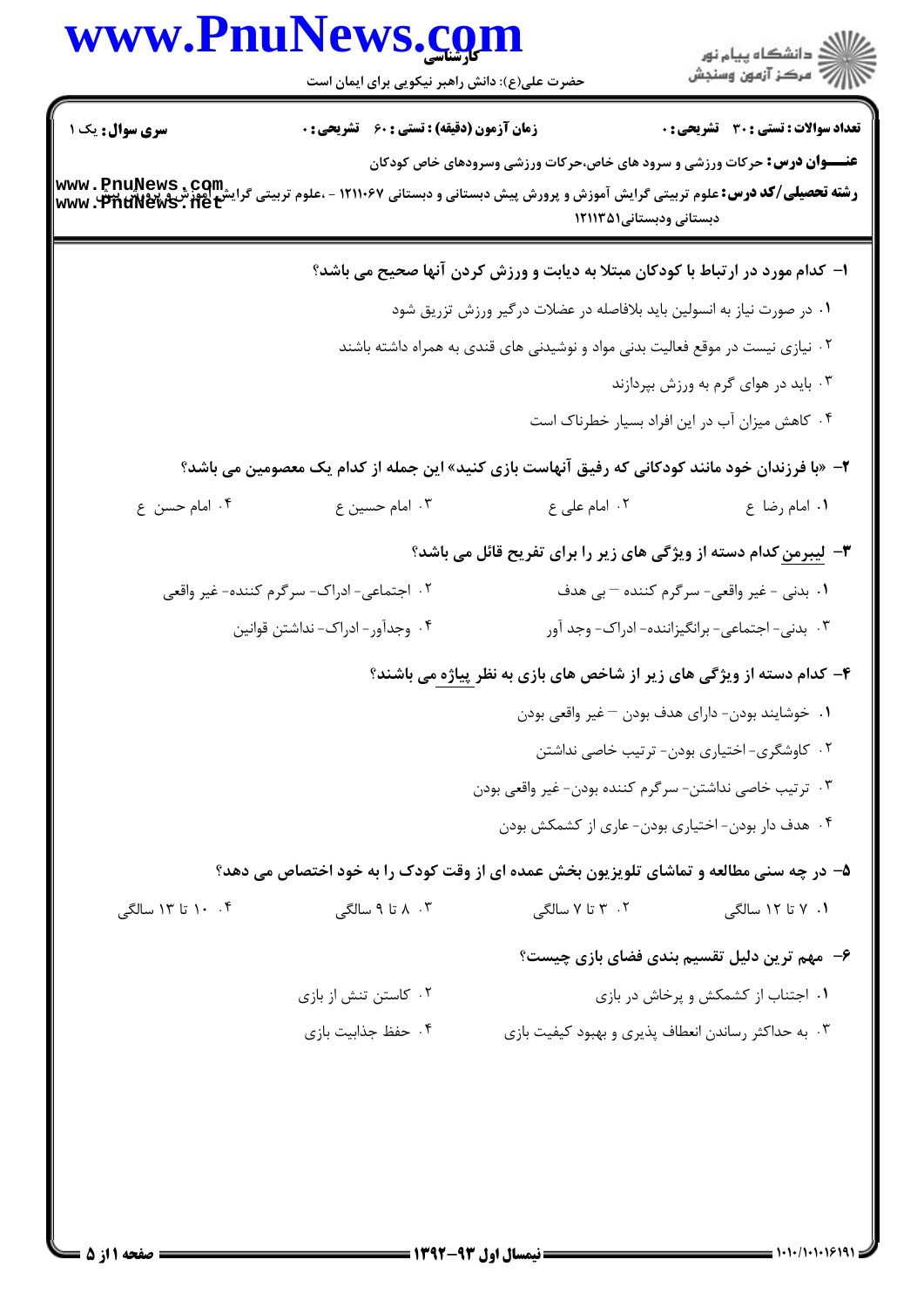|                                                | www.PnuNews.com<br>حضرت علی(ع): دانش راهبر نیکویی برای ایمان است                                        |                                                                                                            | ان دانشگاه پيام نور<br>از مرکز آزمون وسنجش         |  |
|------------------------------------------------|---------------------------------------------------------------------------------------------------------|------------------------------------------------------------------------------------------------------------|----------------------------------------------------|--|
| <b>سری سوال : ۱ یک</b>                         | زمان آزمون (دقیقه) : تستی : ۶۰٪ تشریحی : ۰                                                              |                                                                                                            | <b>تعداد سوالات : تستی : 30 ٪ تشریحی : 0</b>       |  |
| www.PnuNews.com<br>www.PnuNews.net             | <b>رشته تحصیلی/کد درس:</b> علوم تربیتی گرایش آموزش و پرورش پیش دبستانی و دبستانی ۱۲۱۱۰۶۷ - ،علوم تربیتی | <b>عنـــوان درس:</b> حرکات ورزشی و سرود های خاص،حرکات ورزشی وسرودهای خاص کودکان<br>دبستانی ودبستانی۱۲۱۱۳۵۱ |                                                    |  |
|                                                |                                                                                                         |                                                                                                            | ۷- کدام یک از موارد زیر صحیح می باشد؟              |  |
|                                                |                                                                                                         | ۰۱ کودکان با وضعیت اجتماعی، اقتصادی مناسب از نظر قد تفاوتی با بقیه ندارند                                  |                                                    |  |
|                                                |                                                                                                         |                                                                                                            | ۰۲ سوء تغذیه نقشی در بازی فعال ندارد               |  |
|                                                |                                                                                                         |                                                                                                            | ۰۳ رشد قد بیش از وزن تحت تاثیر عوامل ژنتیکی است    |  |
|                                                |                                                                                                         | ۰۴ کاهش مشارکت اجتماعی در اثر عوامل ژنتیکی می باشد                                                         |                                                    |  |
|                                                | ۸−  شیوه ای است که فرد برای سازش با محیط اجتماعی خود تفکر و رفتار می کند.                               |                                                                                                            |                                                    |  |
| ۰۴ حرکت                                        | ۰۳ بازی $\cdot$                                                                                         | ۰۲ شخصیت                                                                                                   | ٠١. رفتار اجتماعي                                  |  |
|                                                |                                                                                                         |                                                                                                            | ۹- کدام مورد صحیح می باشد؟                         |  |
|                                                |                                                                                                         | ۰۱ کودکان در اثر تحریکات عاطفی شدید و مداوم دچار رنج و اندوه می شوند                                       |                                                    |  |
|                                                |                                                                                                         | ۰۲ در طراحی بازی، معلم نیازی به آشنایی با وسایل بازی ندارد                                                 |                                                    |  |
|                                                |                                                                                                         |                                                                                                            | ۰۳ بازی های کودکان ارتباطی با ادراک اقتصادی ندارند |  |
|                                                |                                                                                                         |                                                                                                            | ۰۴ بازی نمی تواند راهی برای کنترل رفتار باشد       |  |
|                                                |                                                                                                         | ۱۰– نظریه های کلاسیک در مورد بازی به بررسی کدام مورد می پردازند؟                                           |                                                    |  |
| ۰۴ علل بازی                                    | ۰۳ روش بازي                                                                                             | ۰۲ محتوای بازی                                                                                             | ۰۱ نوع بازي                                        |  |
|                                                |                                                                                                         | 11- كدام گزينه در ارتباط با نظريه هاي بازي صحيح مي باشد؟                                                   |                                                    |  |
|                                                | ٠٢ نظريه انرژى مازاد به نوع بازى توجه دارد                                                              | ۰۱ نظریه انرژی مازاد به محتوای بازی توجه ندارد                                                             |                                                    |  |
| ۰۴ نظریه تمرین برای آینده توسط اسپنسر ارائه شد |                                                                                                         | ۰۳ نظریه پیش تسلیمی برای بازی های فعال توجیه دارد                                                          |                                                    |  |
|                                                | ۱۲- بر اساس تقسیم بندی پیاژه، کدام مرحله از ۱۸ ماهگی تا ۷ سالگی کودک را در بر می گیرد؟                  |                                                                                                            |                                                    |  |
| ۰۲ مرحله حسی- حرکتی                            |                                                                                                         |                                                                                                            | ۰۱ مرحله بازی سمبولیک                              |  |
| ۰۴ مرحله انجام بازی های با قاعده               |                                                                                                         |                                                                                                            | ۰۳ مرحله گسترش یافته                               |  |
|                                                |                                                                                                         |                                                                                                            |                                                    |  |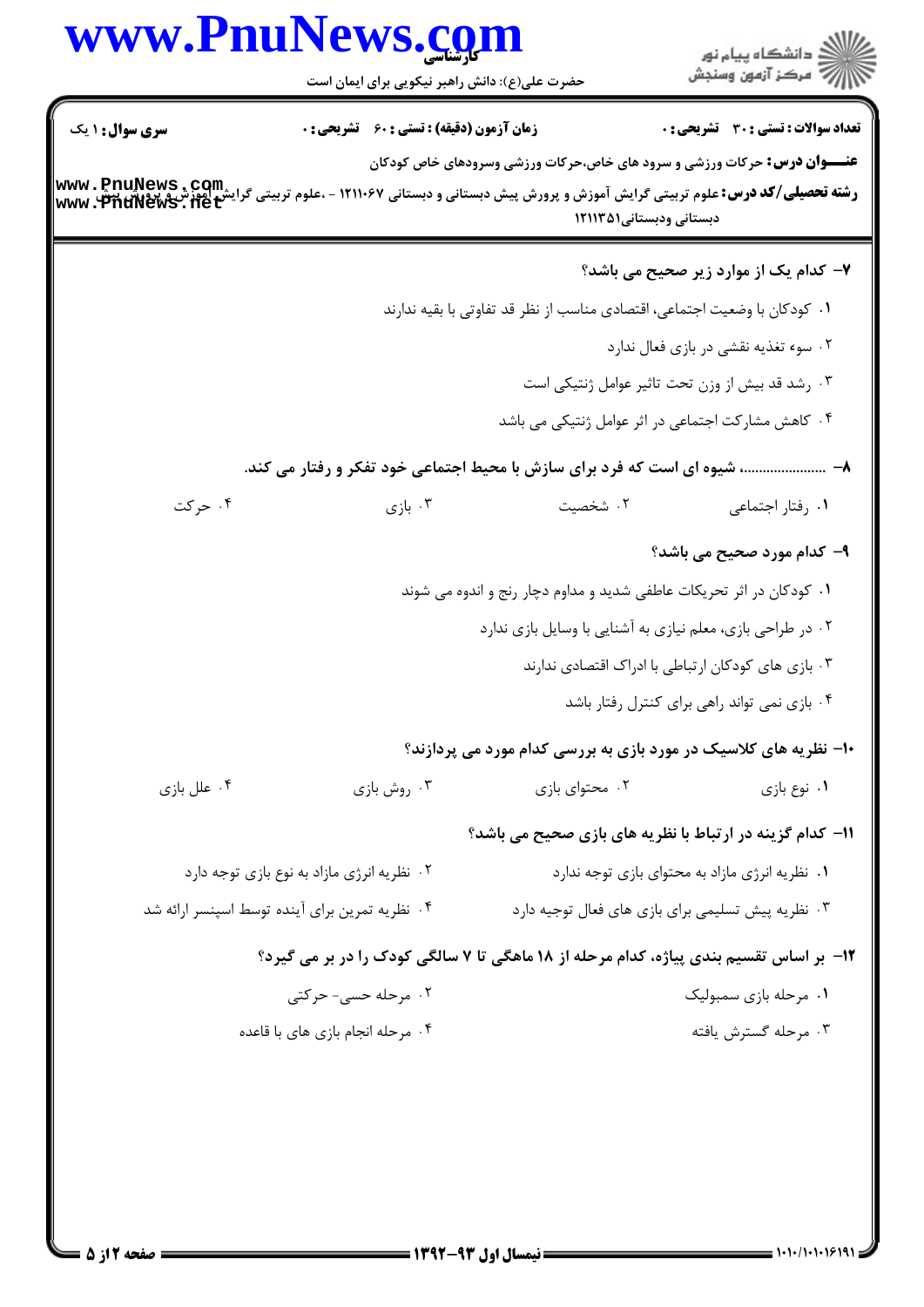|                                                    | www.PnuNews.com<br>حضرت علی(ع): دانش راهبر نیکویی برای ایمان است                                                         |                                                                                                            | ڪ دانشڪاه پيام نور<br>//> مرڪز آزمون وسنڊش   |  |  |
|----------------------------------------------------|--------------------------------------------------------------------------------------------------------------------------|------------------------------------------------------------------------------------------------------------|----------------------------------------------|--|--|
| <b>سری سوال : ۱ یک</b>                             | <b>زمان آزمون (دقیقه) : تستی : 60 ٪ تشریحی : 0</b>                                                                       |                                                                                                            | <b>تعداد سوالات : تستی : 30 ٪ تشریحی : 0</b> |  |  |
| www.PnuNews.com<br>  ایش هوزش Www.PndNews.net      | <b>رشته تحصیلی/کد درس:</b> علوم تربیتی گرایش آموزش و پرورش پیش دبستانی و دبستانی ۱۲۱۱۰۶۷ - ،علوم تربیتی گرا <sub>.</sub> | <b>عنـــوان درس:</b> حرکات ورزشی و سرود های خاص،حرکات ورزشی وسرودهای خاص کودکان<br>دبستانی ودبستانی۱۲۱۱۳۵۱ |                                              |  |  |
|                                                    |                                                                                                                          | ۱۳- کدام مورد در ارتباط با اهمیت بازی های تخیلی صحیح می باشد؟                                              |                                              |  |  |
|                                                    |                                                                                                                          | ۰۱ کودک از آنچه دیده و تجربه کرده، الگوبرداری می کند.                                                      |                                              |  |  |
|                                                    | ۰۲ کودک با استفاده از تجربه های گذشته خود، رویدادی جدید را بوجود می آورد.                                                |                                                                                                            |                                              |  |  |
|                                                    | ۰۳ در واقع همان بازی نمایشی است.                                                                                         |                                                                                                            |                                              |  |  |
| ۰۴ کودک به برون یا درون افکنی امیال خود می پردازد. |                                                                                                                          |                                                                                                            |                                              |  |  |
|                                                    | ۱۴- کدام نوع از بازی های زیر اغلب با سرود خوانی و حرکات ساده بدنی همراه می باشد؟                                         |                                                                                                            |                                              |  |  |
| ۰۴ نمادين                                          | ۰۳ سرگرم کننده                                                                                                           | ۰۲ تخیلی                                                                                                   | ۰۱ نمایشی                                    |  |  |
|                                                    | ۱۵- کدام نوع از بازی ها از سن ۴ و ۵ سالگی شروع شده و تمرکز اصلی بر حرکات بدنی و حل مساله است؟                            |                                                                                                            |                                              |  |  |
| ۰۴ نمادين                                          | ۰۳ تخیلی                                                                                                                 | ۰۲ نمایشی                                                                                                  | ۰۱ سرگرم کننده                               |  |  |
|                                                    |                                                                                                                          | ۱۶– کدام مورد در ارتباط با بازی والدین با کودکان صحیح می باشد؟                                             |                                              |  |  |
|                                                    |                                                                                                                          | ٠١ بين فعاليت فيزيكي والدين و فرزندان ارتباط معناداري وجود دارد                                            |                                              |  |  |
|                                                    | ۰۲ شرکت والدین در فعالیت های ورزشی موجب شرکت مادام العمر کودکان در ورزش می شود                                           |                                                                                                            |                                              |  |  |
|                                                    |                                                                                                                          | ۰۳ کودکان از بزرگسالان نسبت به همسالان سریعتر و بهتر می آموزند                                             |                                              |  |  |
|                                                    |                                                                                                                          | ۰۴ میل والدین و تشخیص آنها بهترین راهنما برای بازی با کودکان است                                           |                                              |  |  |
|                                                    | ۱۷- در چه سنی مهارت های عضلات کوچک هنوز محدودند و مهارت های مربوط به عضلات بزرگ رشد می کنند؟                             |                                                                                                            |                                              |  |  |
| ۰۴ سالگی                                           | ۰. ۱۰ ماهگی                                                                                                              | ۰۲ سالگی                                                                                                   | ۰۱ ۵ سالگی                                   |  |  |
|                                                    |                                                                                                                          | 18- كدام مورد در ارتباط با اسباب بازی كودكان صحيح می باشد؟                                                 |                                              |  |  |
|                                                    | ۰۱ در ۳ سالگی اسباب بازی هایی که نیاز به تفکر ساده دارند مناسب اند                                                       |                                                                                                            |                                              |  |  |
|                                                    | ۰۲ در ۵ سالگی اسباب بازی های مربوط به عضلات بزرگ باید انتخاب شوند                                                        |                                                                                                            |                                              |  |  |
|                                                    | ۰۳ در ۴ سالگی اسباب بازی های مربوط به بازی های حسی مناسب هستند                                                           |                                                                                                            |                                              |  |  |
|                                                    |                                                                                                                          | ۰۴ اسباب بازی های مربوط به بازی های تخیلی در ۳ سالگی مناسب هستند                                           |                                              |  |  |
|                                                    | ۱۹- کدام نوع اسباب بازی ها بر حافظه، عملکرد ادراکی و مهارت بدنی کودکان تاثیرگذارترند؟                                    |                                                                                                            |                                              |  |  |
| ۰۴ ساختني تغيير پذير                               | ۰۳ نمادین بزرگ                                                                                                           | ۰۲ ساختنی با ساختار                                                                                        | ۰۱ نمادین کوچک                               |  |  |
|                                                    |                                                                                                                          |                                                                                                            |                                              |  |  |

 $\blacksquare$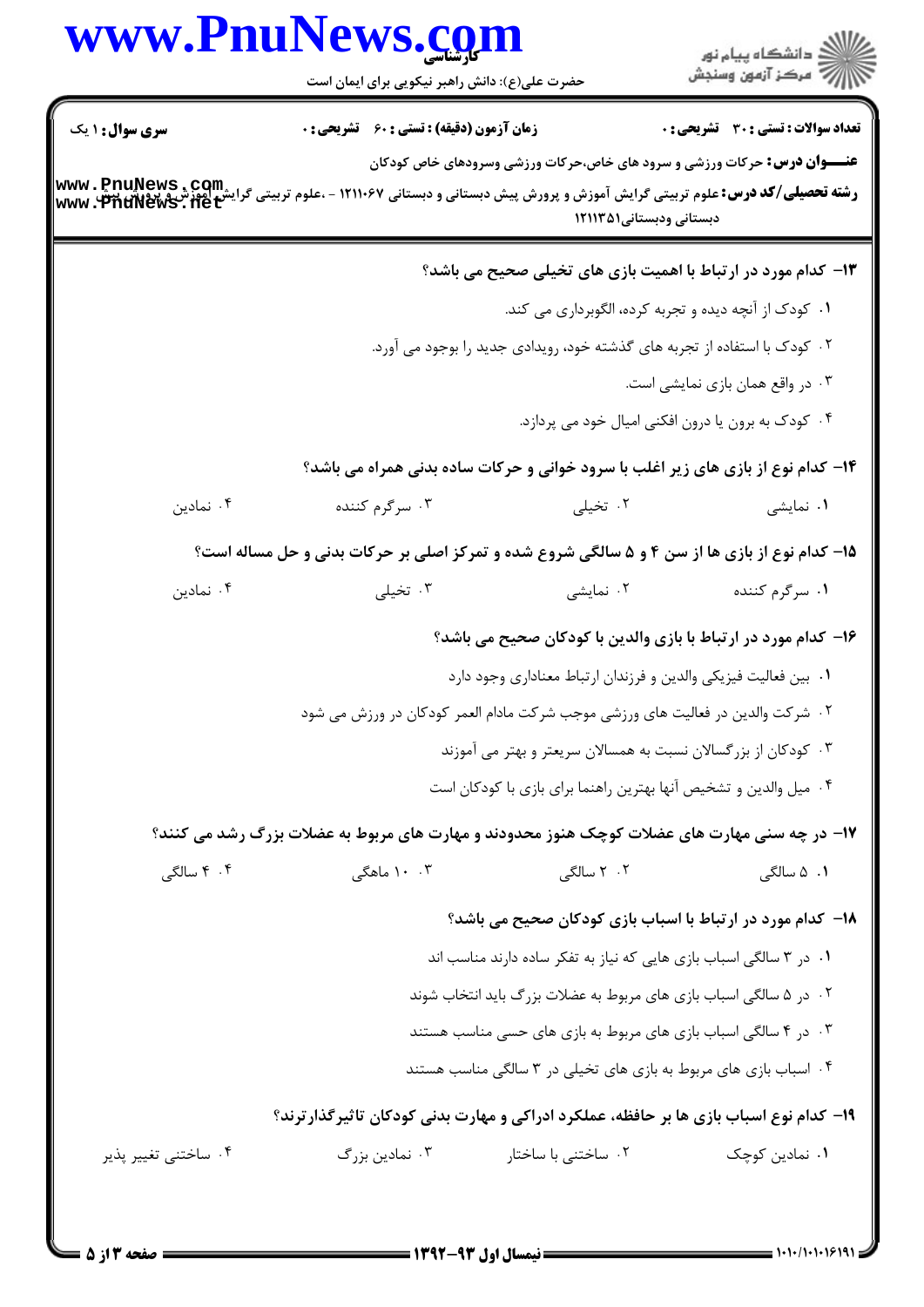|                                       | www.PnuNews.com<br>حضرت علی(ع): دانش راهبر نیکویی برای ایمان است                                                                                                                                                                       |                                                                                                            | ِ<br>∭ دانشڪاه پيام نور<br>∭ مرڪز آزمون وسنڊش     |
|---------------------------------------|----------------------------------------------------------------------------------------------------------------------------------------------------------------------------------------------------------------------------------------|------------------------------------------------------------------------------------------------------------|---------------------------------------------------|
| <b>سری سوال :</b> ۱ یک                | زمان آزمون (دقیقه) : تستی : 60 ٪ تشریحی : 0                                                                                                                                                                                            |                                                                                                            | <b>تعداد سوالات : تستی : 30 ٪ تشریحی : 0</b>      |
|                                       | ر کے کرنے کے کلومی کے کالوگری کے کالوگری کے کالوگری کے کالوگری کے استانی ۱۲۱۱۰۶۷ - علوم تربیتی گرایش آموزش کا<br>سام میں مسلمی / <b>کد درس:</b> علوم تربیتی گرایش آموزش و پرورش پیش دبستانی و دبستانی ۱۲۱۱۰۶۷ - ،علوم تربیتی گرایش آمو | <b>عنـــوان درس:</b> حرکات ورزشی و سرود های خاص،حرکات ورزشی وسرودهای خاص کودکان<br>دبستانی ودبستانی۱۲۱۱۳۵۱ |                                                   |
|                                       | <b>۲۰</b> - کدام یک از بازی های زیر برای رشد و نمو همه جانبه سلامت جسمی و روانی کودکان ضروری می باشند؟                                                                                                                                 |                                                                                                            |                                                   |
|                                       | ۰۲ خاک بازی و گل بازی                                                                                                                                                                                                                  |                                                                                                            | ۰۱ عروسک بازی                                     |
|                                       | ۰۴ بازی در طبیعت و محیط بیرون از خونه                                                                                                                                                                                                  |                                                                                                            | ۰۳ کار با چوب                                     |
|                                       |                                                                                                                                                                                                                                        | <b>۲۱</b> - کدام یک از بازی های کودکان برای آنها سرگرم کننده تر و لذت بخش تر می باشد؟                      |                                                   |
| ۰۴ عروسک بازی                         | ۰۳ گل بازی                                                                                                                                                                                                                             | ۰۲ آب بازی                                                                                                 | ۰۱ شن بازی                                        |
|                                       |                                                                                                                                                                                                                                        | ۲۲- مدت زمان پیشنهادی قصه گویی برای خردسالان ۸-۱۲ سال چقدر می باشد؟                                        |                                                   |
| ۰۴ - ۱۰-۵ دقیقه                       | ۰۳ - ۶۰–۶۰ دقیقه                                                                                                                                                                                                                       | ۰۲ ـ ۲۰–۲۰ دقیقه                                                                                           | ۰۱ - ۴۵-۴۵ دقیقه                                  |
|                                       |                                                                                                                                                                                                                                        | ۲۳- حداکثر رشد سلول های عصبی و حرکتی در چه سنینی صورت می گیرد؟                                             |                                                   |
| ۰۴ تا ۹ سالگی                         | ۰۳ ۱ تا ۳ سالگی                                                                                                                                                                                                                        | ۲. ۳ تا ۶ سالگی                                                                                            | ۰۱ ۵ تا۱۱ سالگی                                   |
|                                       |                                                                                                                                                                                                                                        | ۲۴– کدام مورد از رفتارهای کودکان فاقد اعتماد به نفس در میان همسالان می باشد؟                               |                                                   |
|                                       | ۰۲ آرزو می کند کاش کس دیگری بود                                                                                                                                                                                                        |                                                                                                            | ۰۱ در برابر همسالان با خشونت رفتار می کند         |
| ۰۴ انعطاف ناپذیر، هراسان و خجالتی است |                                                                                                                                                                                                                                        | ۰۳ خود را اضافی حس می کند                                                                                  |                                                   |
|                                       | ۲۵- کدام نوع از حرکات به صورت غیر ارادی و با اهدافی چون جستجوی غذا و محافظت از بدن انجام می شوند؟                                                                                                                                      |                                                                                                            |                                                   |
| ۰۴ بازتابی                            | ۰۳ تخصصی                                                                                                                                                                                                                               | ۰۲ بنیادین                                                                                                 | <b>۱.</b> مقدماتی                                 |
|                                       |                                                                                                                                                                                                                                        |                                                                                                            | ۲۶- کدام حرکت در زمره حرکات مقدماتی قرار می گیرد؟ |
|                                       | ۰۲ مکیدن                                                                                                                                                                                                                               |                                                                                                            | ۰۱ راست کردن سر                                   |
|                                       | ۰۴ چهار دست و پا رفتن                                                                                                                                                                                                                  |                                                                                                            | ۰۳ چنگ زدن                                        |
|                                       |                                                                                                                                                                                                                                        |                                                                                                            | <b>۲۷- کدام مورد صحیح می باشد؟</b>                |
|                                       | ٠١ سن تقويمي ميزان باليدگي و رشد فرد را نشان مي دهد                                                                                                                                                                                    |                                                                                                            |                                                   |
|                                       | ۰۲ سن بیولوژیک همیشه با سن تقویمی ارتباط دارد                                                                                                                                                                                          |                                                                                                            |                                                   |
|                                       |                                                                                                                                                                                                                                        | ۰۳ سن بیولوژیک عبارت است از شرایط واقعی رشد کودک                                                           |                                                   |
|                                       |                                                                                                                                                                                                                                        | ۰۴ سن تقویمی برای انتخاب گروه های همسان در ورزش مناسب تر است                                               |                                                   |
|                                       |                                                                                                                                                                                                                                        | ۲۸- متخصصان، کدام سن را سن طلایی یادگیری مهارت های حرکتی مختلف می دانند؟                                   |                                                   |
| ۰.۴ - ۱۲-۱۲ سالگی                     | ۰۳ ۸–۱۰ سالگی                                                                                                                                                                                                                          | ۲.  ۶–۸ سالگی                                                                                              | ۰۱. ۴–۶ سالگی                                     |